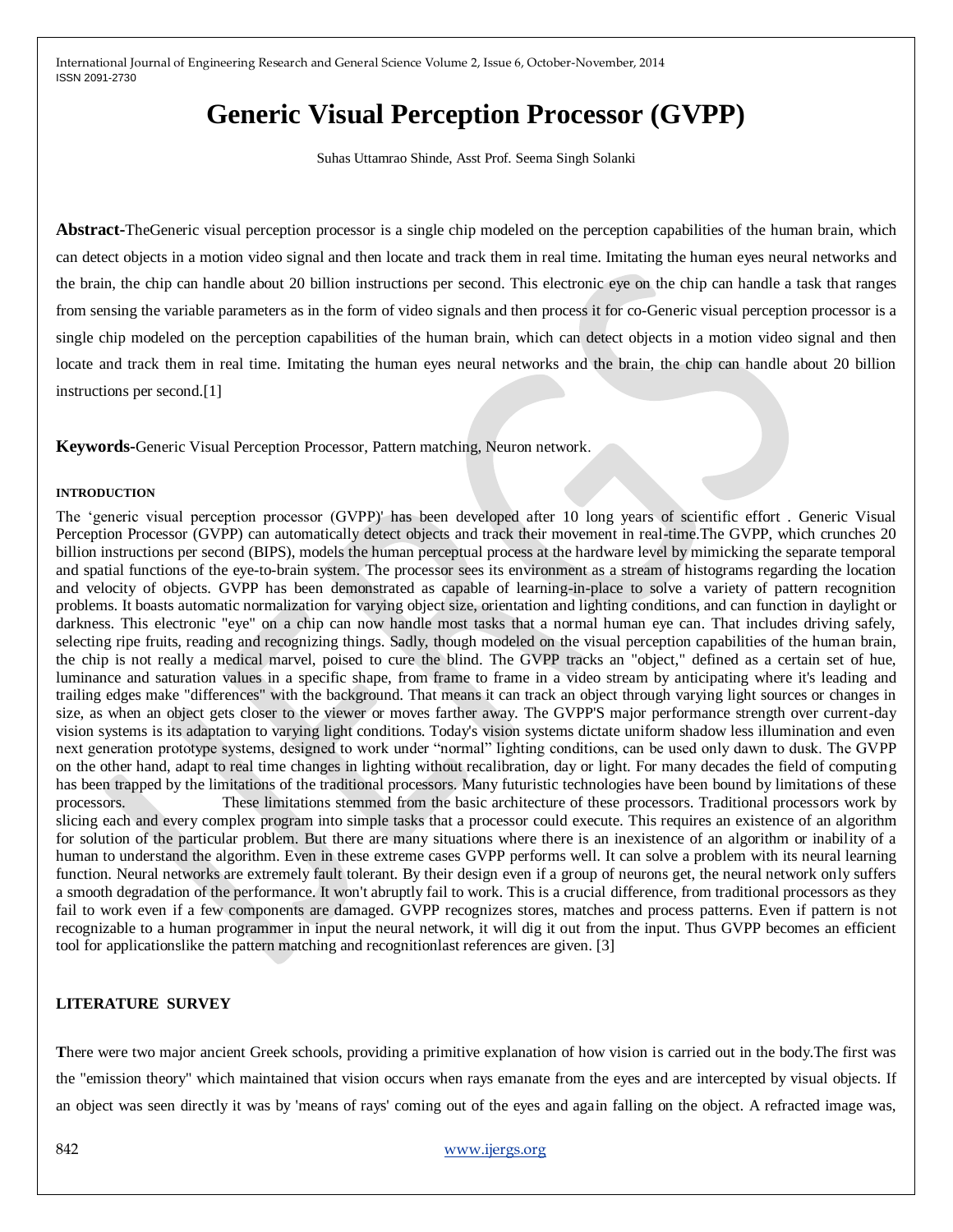however seen by 'means of rays' as well, which came out of the eyes, traversed through the air, and after refraction, fell on the visible object which was sighted as the result of the movement of the rays from the eye. This theory was championed by scholars like Euclid and Ptolemy and their followers.The second school advocated the so-called 'intro-mission' approach which sees vision as coming from something entering the eyes representative of the object. With its main propagators Aristotle, Galen and their followers, this theory seems to have some contact with modern theories of what vision really is, but it remained only a speculation lacking any experimental foundation. [4]

### **SYSTEM ARCHITECTURE**

A visual perception processor for automatically detecting an event occurring in a multidimensional space (i, j) evolving over time with respect to at least one digitized parameter in the form of a digital signal on a data bus, said digital signal being in the form of a succession aijT of binary numbers associated with synchronization signals enabling to define a given instant (T) of the multidimensional space and the position (i, j) in this space, the visual perception processor comprising: the data bus; a control unit a time coincidences bus carrying at least a time coincidence signal; and at least two histogram calculation units for the treatment of the at least one parameter, the histogram calculation units being configured to form a histogram representative of the parameter as a function of a validation signal and to determine by classification a binary classification signal resulting from a comparison of the parameter and a selection criterion C, wherein the classification signal is sent to the time coincidences bus, and wherein the validation signal is produced from time coincidences signals from the time coincidence bus so that the calculation of the histogram depends on the classification signals carried by the time coincidence bus. A visual perception processor according to claim 1, further comprising, to process several parameters, several histogram calculation units organized into a matrix, wherein each of the calculation units is connected to the data bus and to the time coincidences bus.A visual perception processor, comprising: data bus; a time coincidences bus; and two or more histogram calculation units that receive the data DATA(A), DATA(B), . . . DATA(E) via the data bus and supply classification information to the single time coincidences bus, wherein at least one of said two or more histogram calculation unit processes data aijT associated with pixels forming together a multidimensional space (i, j) evolving over time and represented at a succession of instants (T), wherein said data reaches said at least one calculation unit in the form of a digital signal DATA(A) in the form of a succession aijT of binary numbers of n bits associated with synchronization signals enabling to define the given instant (T) of the multidimensional space and the position  $(i, j)$  of the pixels in this space, to which the signal aijT received at a given instant  $(T)$ is associated, said unit comprising: an analysis memory including a memory with addresses, each address associated with possible values of the numbers of n bits of the signal DATA(A) and whose writing process is controlled by a WRITE signal; a classifier unit comprising a memory intended for receiving a selection criterion C of the parameter DATA(A), said classifier unit receiving the signal DATA(A) at the input and outputting a binary output signal having a value that depends on a result of the comparison of the signal DATA(A) with the selection criterion C; a time coincidences unit that receives the output signal from the classifier unit and, from outside the histogram calculation unit, individual binary enabling signals affecting parameters other than DATA(A), wherein said time coincidences unit outputs a positive global enabling signal when all the individual time coincidences signals are positive; a test unit; an analysis output unit includingoutput memory; an address multiplexer; an incrementation enabling unit; and a learning multiplexer; wherein a counter of each address in the memory corresponds to the value d of aijT at a given instant, which is incremented by one unit when the time coincidences unit outputs a positive global enabling signal; wherein the test unit is provided for calculating and storing statistical data processes, after receiving the data aijT corresponding to the space at an instant T, a content of the analysis memory in order to update the output memory of the analysis output unit, wherein the output memory is deleted before a beginning of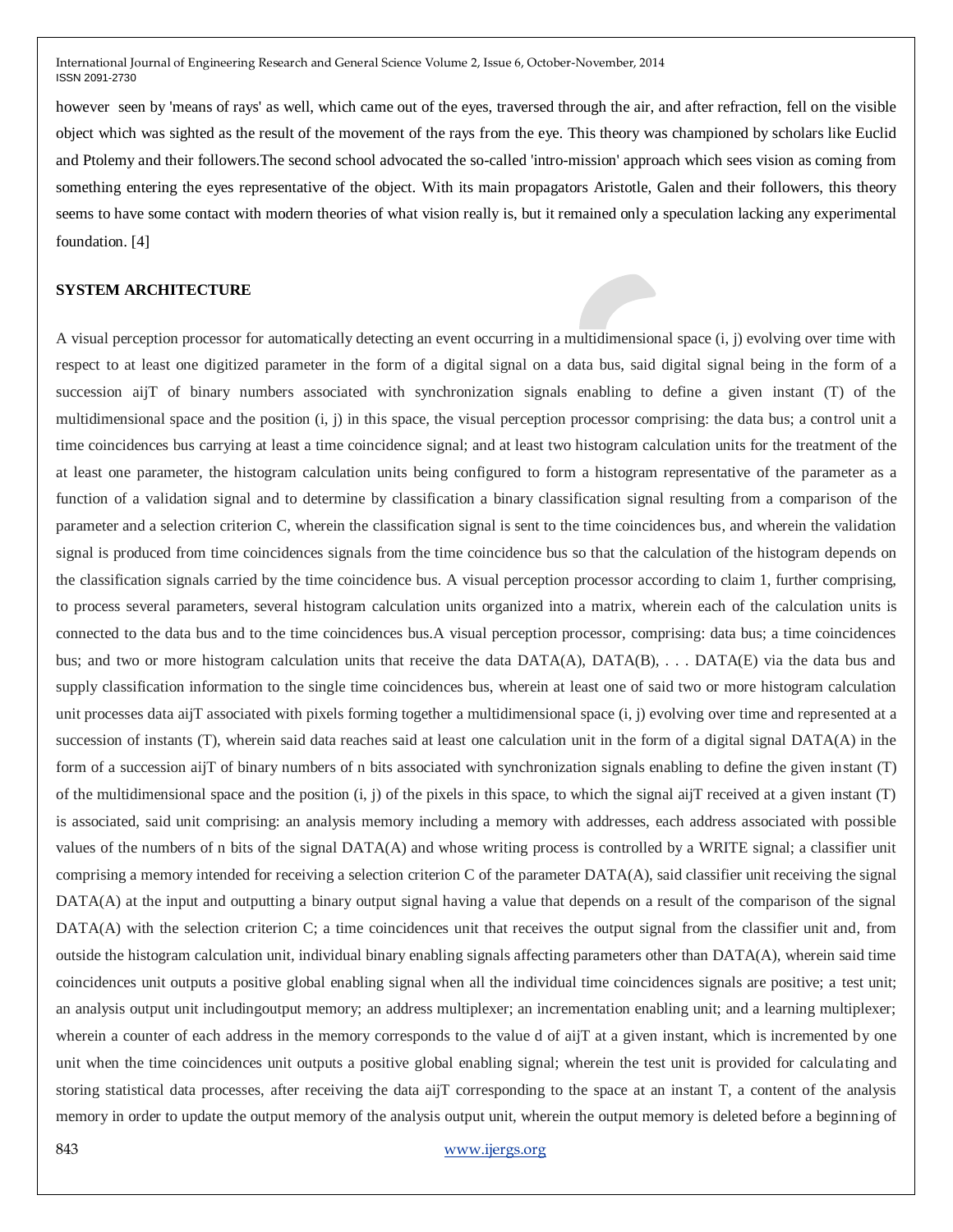each frame for a space at an instant T by an initialization signal; wherein the learning multiplexer is configured to receive an external command signal and initiate an operation according to a learning mode in which registers of the classifier unit and of the time coincidences unit are deleted when starting to process a frame, wherein the analysis output unit supplies values typical of a sequence of each of these registers. A visual perception processor according to claim 3, wherein the memory of the classifier is an addressable memory enabling real time updating of the selection criterion C and having a data input register, an address command register and a writing command register, receiving on its input register the output from the analysis memory and a signal End on its writing command register, the processor further comprising a data input multiplexer with two inputs and one output, receiving on one of its inputs a counting signal and on its other input the succession of data aijT to the address command of the memory of the classifier and an operator OR controlling the address multiplexer and receiving on its inputs an initialization signal and the end signal END. A visual perception processor according to claim 4, wherein the space (i, j) is two-dimensional and wherein the signal DATA(A) is associated with the pixels of asuccession of images. A visual perception processor according to claim 3, further comprising means for anticipating the value of the classification criterion C.

844 www.ijergs.org A visual perception processor according to claim 6, wherein the means for anticipating the value of the classification criterion C comprises memories intended for containing the values of statistical parameters relating to two successive frames T0 and T1. A visual perception processor according to claim 7, wherein the statistical parameters are the average values of the data aijT enabled. A visual perception processor according to claim 3, wherein the analysis output register stores in its memory at least one of the following values: the minimum 'MIN', the maximum 'MAX', the maximum number of pixels for which the signal Vijt has a particular value 'RMAX', the particular value corresponding POSRMAX, and the total number of enables pixel'NBPTS'. A visual perception processor according to claim 3, wherein the statistical comparison parameter used by the classifier is RMAX/2. A visual perception processor according to claim 3, further comprising a control multiplexer configured to receive at its input several statistical parameters and wherein the comparison made by the classifier depends on a command issued by the control multiplexer. A visual perception processor according to claim 3, wherein the memory of the classifier includes a set of independent registers D, each comprising one input, one output and one writing command register, wherein the number of these registers D is equal to the number n of bits of the numbers of the succession Vijt, the classifier further comprising a decoder configured to output a command signal corresponding to the related input value (address) and a multiplexer controlled by this input value, thus enabling to read the chosen register. A visual perception processor according to claim 12, further comprising register input multiplexers, each being associated with the input of a register, and combinatory modules connecting the registers to one another, wherein the register input multiplexers are configured to choose between a sequential writing mode and a writing mode common to all the registers connected together by the combinatory modules. A visual perception processor according to claim 13, wherein the combinatory modules comprise a morphological expansion operator including a three-input logic unit 'OR', wherein the first input unit receives the output signal of the 'Q'-order register, wherein the second input unit is connected to the output of a two-input logic unit 'AND' receiving respectively the output signal of the 'Q 1' order register and a positive expansion signal, and wherein the third input unit is connected to the output of a two-input logic unit 'AND' receiving respectively the output signal of the 'Q-1'-order register and a negative expansion signal. A visual perception processor according to claim 14, wherein the combinatory modules comprise a morphological erosion operator including a three-input logic unit 'AND', wherein the first input unit receives the output signal of the 'Q'-order register, wherein the second input unit is connected to the output of a logic unit 'AND', wherein one four-input reverse receives respectively the output signal of the 'Q'-order register, the output signal of the 'Q-1'-order register, the output signal of the 'Q 1'-order register and a negative erosion signal, and wherein the third input unit is connected to the output of a four-input logic unit 'AND', wherein one reverse receives respectively the output signal of the 'Q'-order register, the output signal of the 'Q-1'-order register, the output signal of the 'Q 1'-order register and a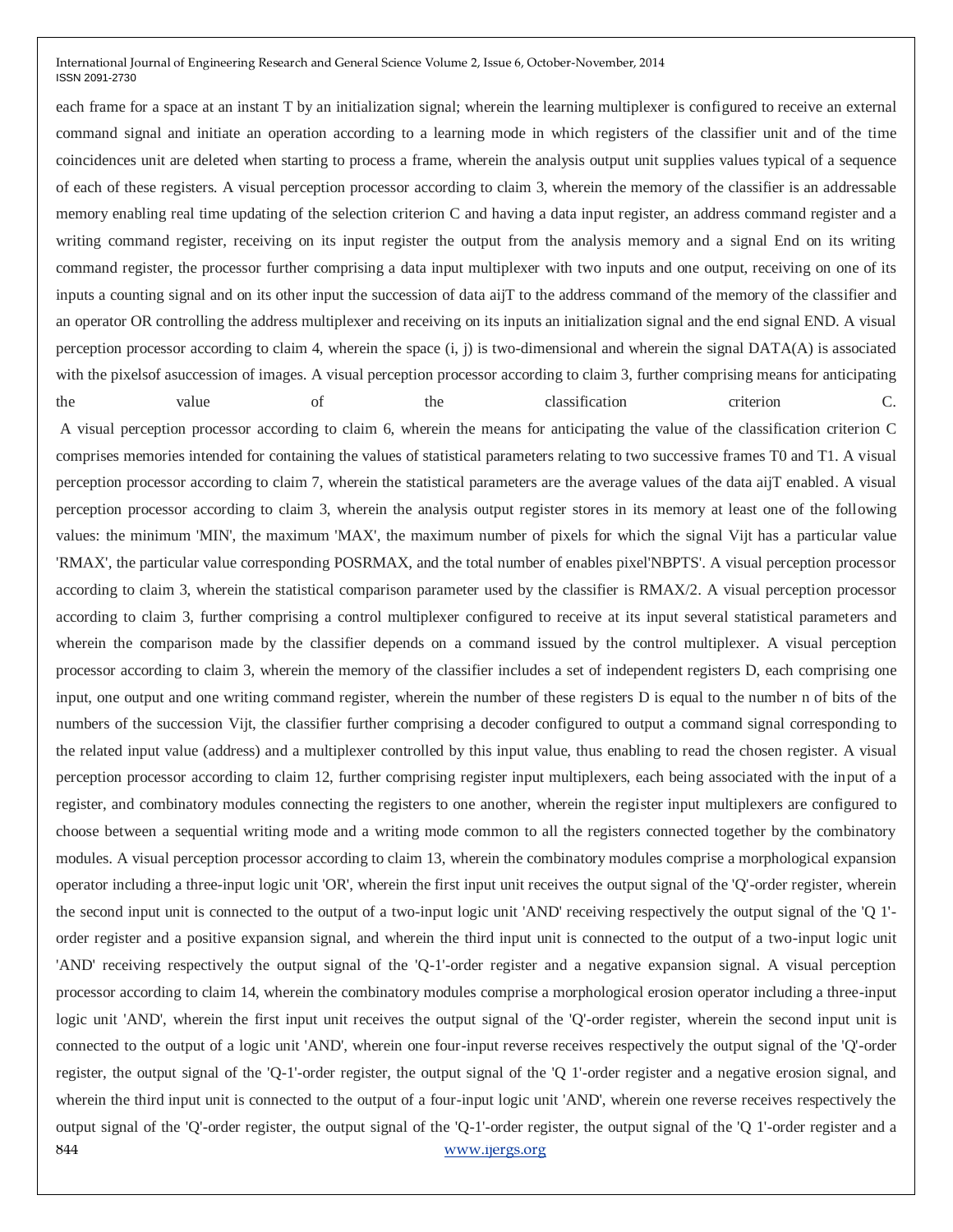845 www.ijergs.org negative erosion signal. A histogram calculation unit according to claim 14, wherein each combinatory module comprises a multiplexer associating a morphological expansion operator and a morphologicalerosionoperator. A visual perception processor according to claim 3, wherein the histogram calculation units are organized into a matrix. A device for detecting one or more events including aural and/or visual phenomena, the device comprising: a controller coupled to a controller bus and a transfer bus; an input portal adapted to receive data describing one or more parameters of the event being detected; and a data processing block coupled to the input portal, the transfer bus and the controller bus, the data processing block including: a histogram unit coupled to the input portal and configured to calculate a histogram for a selected parameter; a classification unit coupled to the input portal and the histogram unit, and configured to determine the data in the histogram that satisfy a selected criterion, and to generate an output accordingly, the classification unit supplying the output to the transfer bus; and a coincidence unit coupled to receive the output of the classification unit from the transfer bus and to receive selected coincidence criteria from the controller bus, the coincidence unit being configured to generate an enable signal for the histogram unit when the output of the classification unit satisfies the selected coincidence criterion, wherein classification is performed automatically by processing statistical information associated with the calculated histogram. The device of claim 18, wherein the classification unit includes a memory table for storing selection criteria, and wherein automatic classification involves updating the selection criteria in the memory table based on the processed statistical information. The device of claim 19, wherein the processed statistical information includes a value RMAX defining the number of data points at the maximum of the calculated histogram, and wherein automatic classification involves updating the selection criteria in the memory table based on the value RMAX. The device of claim 18, wherein the classification unit includes a memory table for storing selection criteria, and wherein automatic classification involves changing an address input to the memory table based on the processed statistical information. A device for detecting one or more events including aural and/or visual phenomena, the device comprising: a controller coupled to a controller bus and a transfer bus; an input multiplexer adapted to receive data describing one or more parameters of the event being detected, and to output data describing a selected one of the one or more parameters in response to a selection signal; and a data processing block coupled to the multiplexer, the transfer bus and the controller bus, the data processing block including: a histogram unit coupled to the input portal and configured to calculate a histogram for the selected parameter; a classification unit coupled to the input portal and the histogram unit, and configured to determine the data in the histogram that satisfy a selected criterion, and to generate an output accordingly, the classification unit supplying the output to the transfer bus; and a coincidence unit coupled to receive the output of the classification unit from the transfer bus and to receive selected coincidence criteria from the controller bus, the coincidence unit being configured to generate an enable signal for the histogram unit when the output of the classification unit satisfies the selected coincidence criterion. A device for detecting one or more events including aural and/or visual phenomena, the device comprising: a controller coupled to a controller bus and a transfer bus; an input portal adapted to receive data sets describing one or more parameters of the event being detected, each data set being associated with an instant of time; and a data processing block coupled to the input portal, the transfer bus and the controller bus, the data processing block including: a histogram unit coupled to the input portal and configured to calculate a histogram for a selected parameter for a particular instant of time T1; a classification unit coupled to the input portal and the histogram unit, and configured to determine the data in the histogram that satisfy a selected criterion, and to generate an output accordingly, the classification unit supplying the output to the transfer bus; and a coincidence unit coupled to receive the output of the classification unit from the transfer bus and to receive selected coincidence criteria from the controller bus, the coincidence unit being configured to generate an enable signal for the histogram unit when the output of the classification unit satisfies the selected coincidence criterion, wherein the classification unit automatically anticipates values associated with the selected parameter at a next instant of time T2 based on statistical information associated with the calculated histograms at time T1 and at a previous time T0. The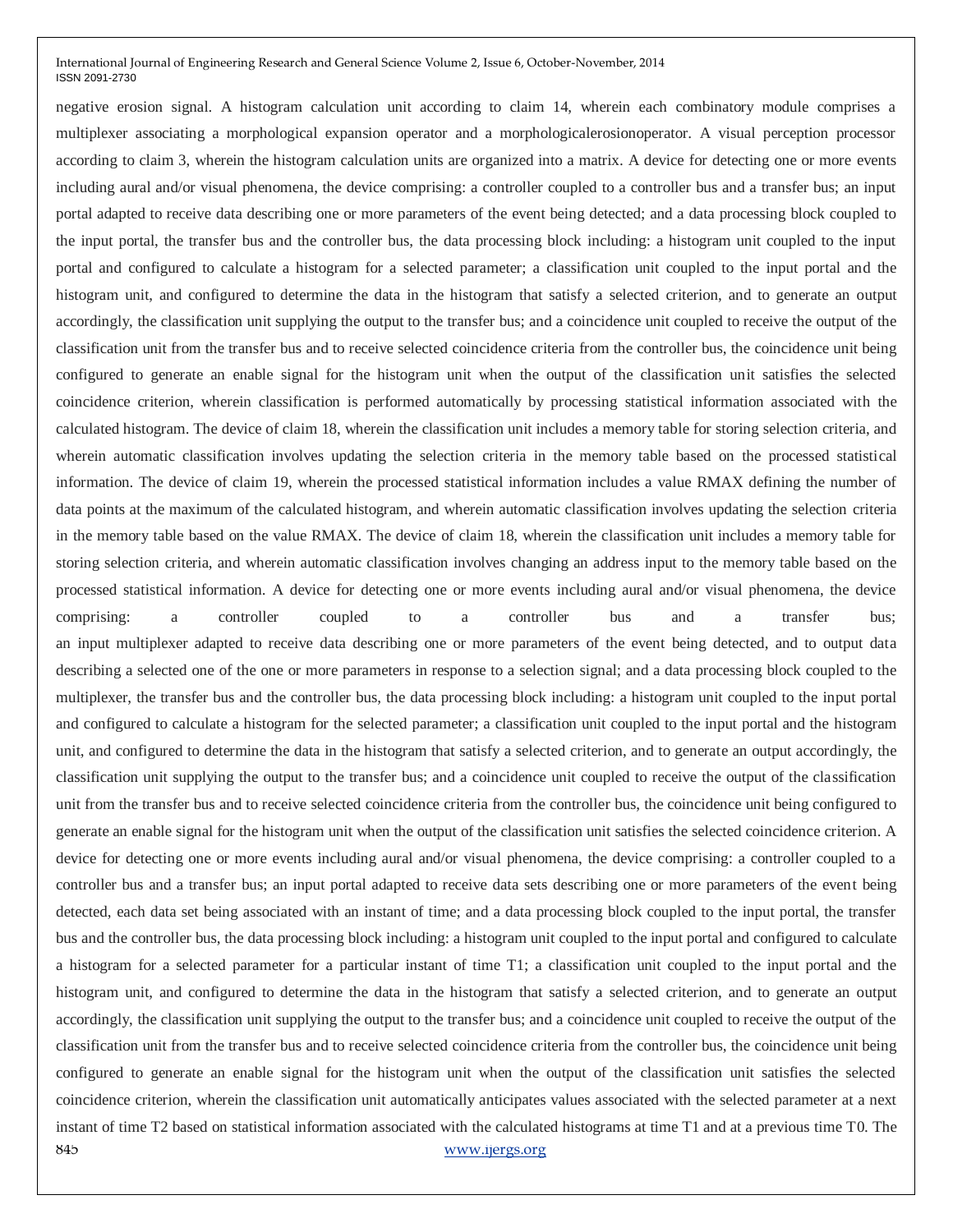device of claim 23, wherein the statistical information at each time T0 and T1 includes a value POSMOY defined as the value, for a set of parameters, which is greater than or equal to half of the values of the set of parameters. The device of claim 24, wherein automatic anticipation is based on a function of POSMOY at T0 minus POSMOY at T1 (P0-P1).The device of claim 25, wherein the function includes one of  $Y=(P0-P1)$ ,  $Y=a(P0-P1)$  b, and  $Y=a(P0-P1)$ , where a and b are predetermined constants. The device of claim 26, wherein two or more of the functions are multiplexed.A method of analyzing parameters associated with an event by an electronic device, comprising:receiving data sets representative of one or more parameters of the event being detected, each data set being associated with an instant of time; calculating, for each instant of time, a statistical distribution, defined as a histogram, of a selected parameter of the event being detected;classifying the data set by comparing its parameter values to classification criteria stored in a classification memory;enabling the calculating step when classified data satisfies predetermined time coincidence criteria; anticipating values associated with the selected parameter for a next instant of time T2 based on statistical information associated with the calculated histograms at an instant of time T1 and at a previous instant of time T0. A method of analyzing parameters associated with an event by an electronic device, comprising: a) receiving data representative of one or more parameters of the event being detected;

b) calculating, for a given instant of time, a statistical distribution, defined as a histogram, of a selected parameter of the event being detected;

c) classifying the data by comparing its value to classification criteria stored in a classification memory; d) enabling the calculating step when classified data satisfies predetermined time coincidence criteria; and e) automatically updating, for each instant of time, the classification criteria stored in the classification memory based on statistical information associated with the histogram.[7]



Fig: Architecture of GVPP